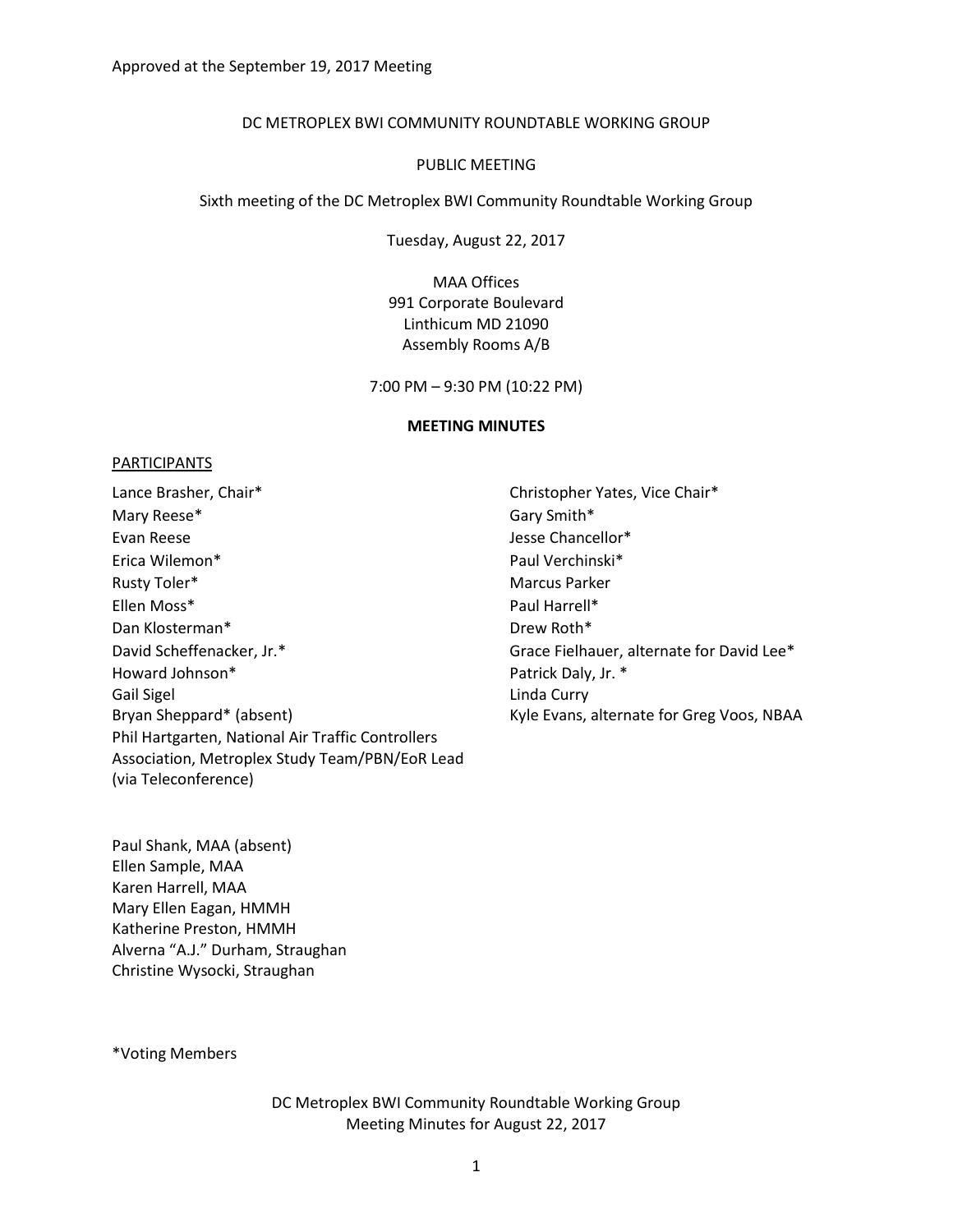### MEETING MATERIALS (APPENDED)

Participants received the following materials in advance:

- Draft Meeting Minutes from June 20, 2017
- Draft Meeting Minutes from July 18, 2017
- Agenda of August 22, 2017 meeting

Displayed at meeting:

- FAA presentation slides on PBN Working Group process, scope and status of operational changes ("DCA-BWI-IAD Project")
- Draft letter from Roundtable to FAA summarizing requests

Materials circulated during meeting:

- Email exchange between Roundtable and MAA regarding Community Roundtable website
- Consolidated spreadsheet of Roundtable requests to FAA and MAA
- Updated BWI Traffic Analysis Summary of Results (From FAA to DC Metroplex BWI Community Roundtable)

### **1. Introductions**

Mr. Lance Brasher (Chair) welcomed attendees and began the meeting. He reviewed actions to date, including the Roundtable's "Status Quo Ante" resolution (i.e., reverting to pre-NextGen flight paths), the communication between the Roundtable and FAA, and the letters of support from State and county government officials.

A letter from the Roundtable to FAA on July 25<sup>th</sup> reiterated concerns and expectations for the PBN Working Group. FAA has not yet responded. A technical meeting occurred between FAA and MAA, with Mr. Evan Reese and Mr. Paul Harrell in attendance to represent the Roundtable. Mr. Reese believes there's reason for optimism with forthcoming proposals, although the meeting did not start out in a positive way; by the end of the meeting, FAA appeared to better understand the Roundtable's concerns. Now, the PBN working group is reviewing proposals.

#### **Review and approve agenda**

Additions to the agenda were approved by Mr. Brasher: Mr. Jesse Chancellor requested a discussion on the formation of committees (e.g., technical, legislative, media/communications) and Mr. Paul Verchinski requested a discussion on the Roundtable portion of the MAA website. He distributed a report on changes the RT has requested to ensure a transparent, comprehensible website. Email feedback has been sent to Mr. Verchinski, Mr. Chris Yates, and Mr. Rusty Toller, who are a part of the website committee.

Mr. Yates motioned to accept agenda. Mr. Gary Smith seconded. All were in favor. Tonight's agenda approved.

### **Review and approve June 20, 2017 meeting minutes**

Mr. Brasher asked if Ms. Linda Curry had amendments to the June 20, 2017 meeting minutes. Ms. Curry is in communication with Ms. Ellen Sample about updates to meeting minutes. Approval of June minutes deferred until changes are incorporated.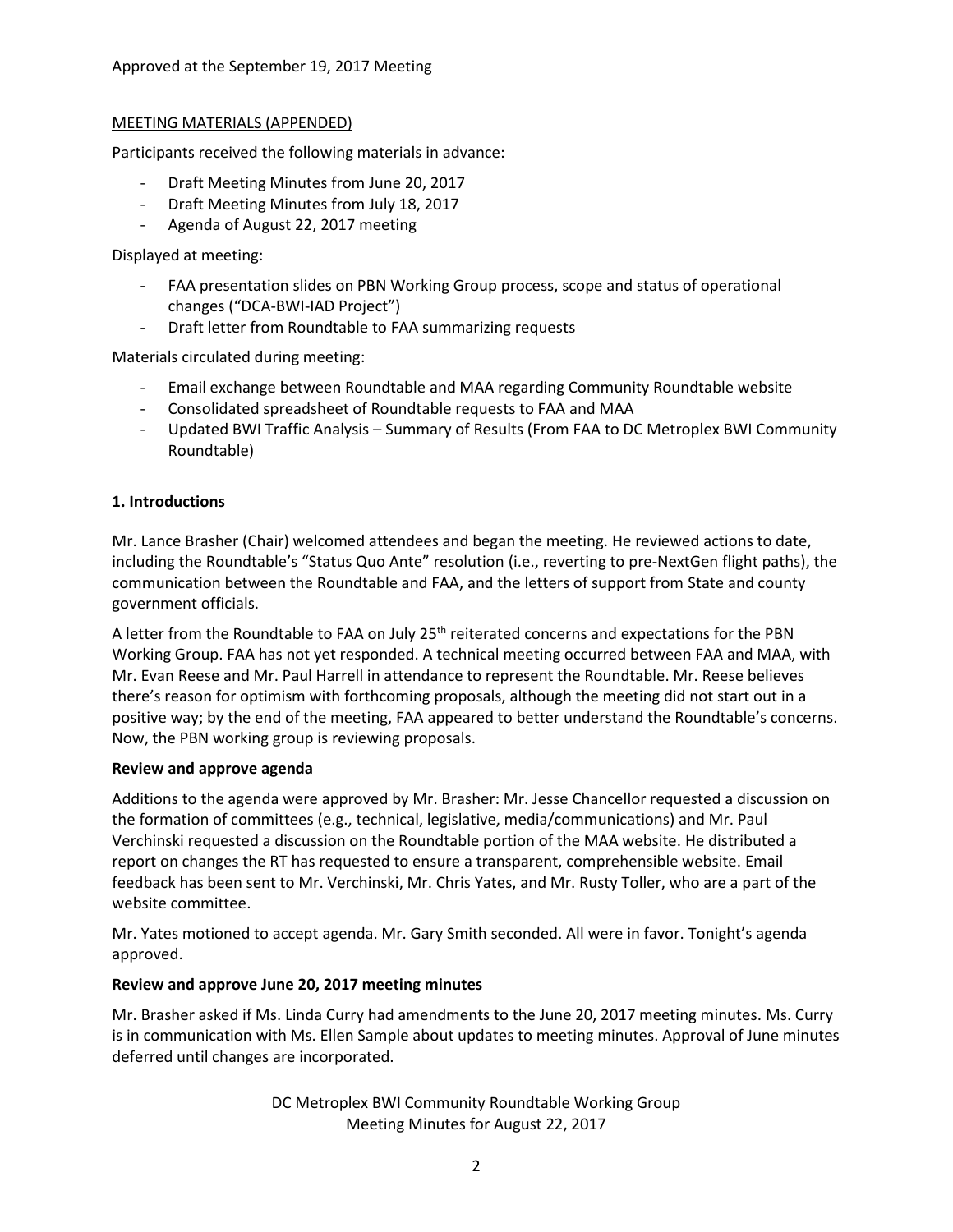### **Review and approve July 18, 2017 meeting minutes**

Mr. Verchinski motioned to approve July 18, 2017 meeting minutes. Mr. Smith seconded. All were in favor. July meeting minutes approved.

## **2. Report on FAA/MAA Technical Meeting**

Mr. Brasher introduced attendees of the FAA/MAA Technical Meeting on August 10<sup>th</sup>, Mr. Reese and Mr. Paul Harrell. They went over the attendees, main topics, and impressions of the meeting. Bill Wise is the Working Group Co-Lead who presented on the scope and timeframe for the project. There are multipleday meetings scheduled this week (8/22-24), and again in September (9/26-28) and October (10/16-19). The goal is to have a design ready for review in October. FAA's intent is to present to the Roundtable, prior to implementation.

The initial meeting presentation did not properly convey an understanding of the Roundtable's issues, specifically the importance of dispersion, addressing arrivals and altitudes. FAA's initial position at the start of the meeting was that NextGen did not impact arrivals. After discussion, the agency agreed that Metroplex did affect the way the arrival procedures were flown, and therefore established an evident causality by the Metroplex program to the subsequent noise problem. Mr. Reese and Mr. Harrell also repeated the Roundtable's requests for dispersion, higher altitudes, moving some turns farther out, and the RT's suggestions for changes to how controllers clear visual approaches. It was encouraging to see FAA think outside of the box. The minutes from this meeting are not yet available but it will be important to review them once available to ensure the FAA understood the RT's concerns and requests. Mr. Reese and Mr. Harrell stated they believed the Roundtable should send formal communication to FAA with the issues to be addressed and a request for FAA to respond with their understanding of the Roundtable's issues.

Mr. Paul Shank of MAA is currently meeting with the PBN Working Group, as MAA was invited to be a formal member. The Roundtable will be interacting regularly with Mr. Shank on the Working Group's progress. We want to avoid being blindsided in October with a potential solution, not having had time or expert guidance to consider if it would work. The Roundtable confirmed MAA's advisory roles in providing technical support to adequately prepare the Roundtable to effectively address any outcomes of PBN Working Group.

Mr. Brasher spoke with Ms. Lynn Ray of FAA earlier today, and clarified that the procedures group is the PBN Working Group, and the operations group is run by Mr. Robert Owens of FAA.

### **3. FAA Presentation**

Mr. Brasher introduced FAA representative on telephone, Mr. Phil Hargarten, from Seattle TRACON. He ran through the PBN Implementation Working Group Process, though was unable to get into specifics for this region. His presentation described FAA Order 7100.41a, a 5-phase process for developing procedures. PBN Co-Leads run projects, and industry is always invited to participate. The expected timeframe to complete the 5 phases and update a procedure is between 18-36 months.

Mr. Hargarten confirmed that the Working Group is in Phase 1 of the process; the upcoming scheduled meeting will mark the start of Phase 2. Mr. Brasher expressed interest in reviewing the baseline report for this project, which would have been completed during Phase 1. Ms. Mary Ellen Eagan of HMMH is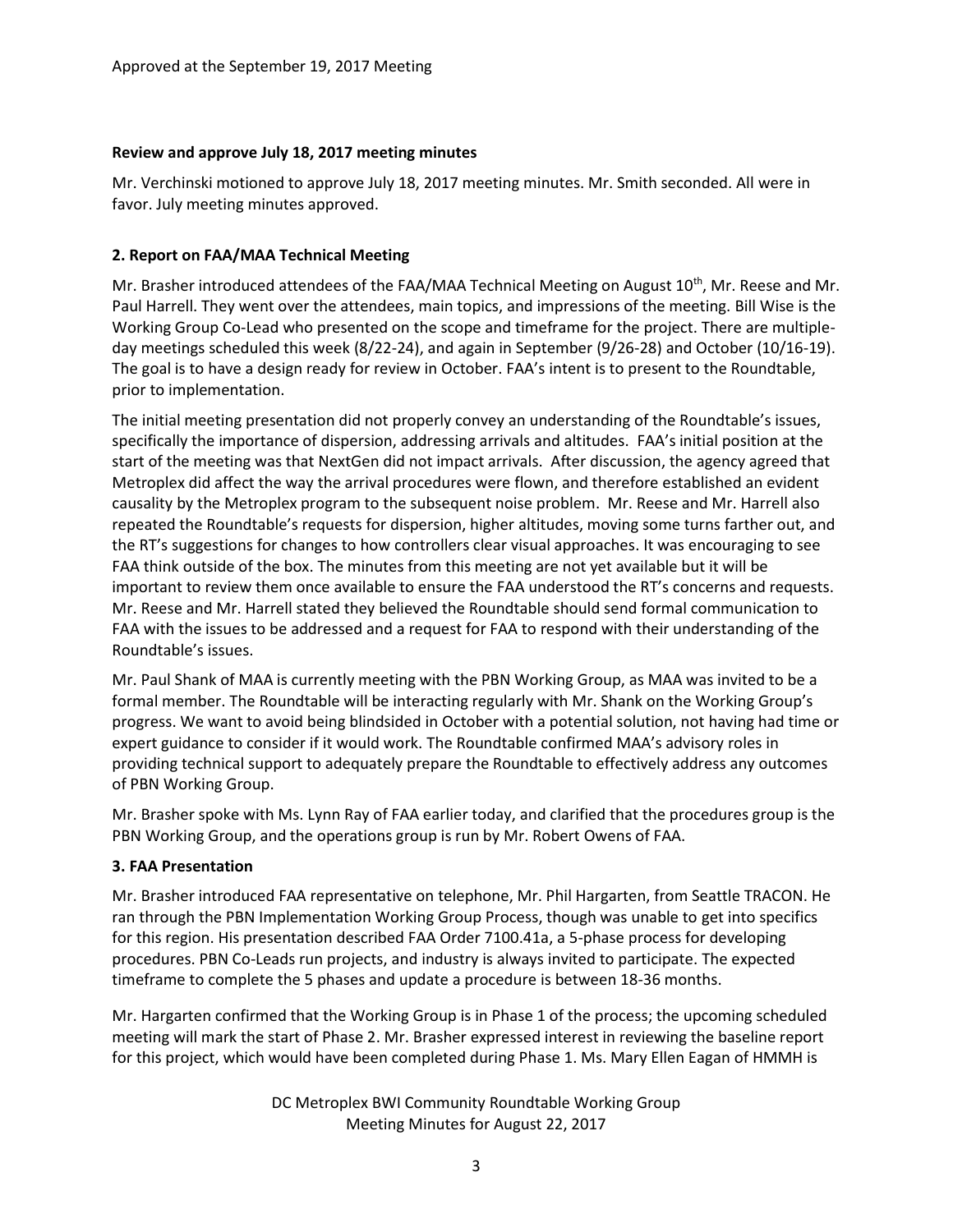tracking down this information. Mr. Hargarten also agreed to follow up with an email to explain the acronym RAPT. A RAPT Review is when the group looks at available slots on the publication schedule.

Mr. Pat Daly inquired about community outreach. Mr. Hargarten noted the element of community outreach runs parallel to the 5-step process (he referenced a chart). He pointed out how the current Working Group process is unique because of FAA's consistent engagement with the Roundtable since its inception. The FAA expects to have some solutions to share with the Roundtable in the October-December timeframe.

Mr. Marcus Parker asked about the mechanism used for information input, and Mr. Hargarten mentioned the Instrument Flight Procedures Gateway (IFP Gateway). This is a public website where anyone can add comments. Mr. Parker also asked whether the Roundtable's concerns were on the website; it is important for FAA to be on the same page as the Roundtable, to work on the correct problems. Mr. Verchinski visited the site about 2 weeks ago and did not see any Roundtable-related material. Mr. Brasher wondered if this missed step was problematic, and other Roundtable members expressed concern over not having their concerns formally documented in their words. Mr. Hargarten voiced his support for the Roundtable and this process, offered himself as a resource/contact, and suggested reaching out to the project Co-Leads to get clarity on specifics related to public outreach and the IFP Gateway.

# **DCA-BWI-IAD Project Presentation**

Mr. Reese stated that the content of the presentation given by FAA at the start of the Working Group meeting was disappointing and off message, so the discussion veered from the presentation's content. The Roundtable discussed issues with the presentation, including incorrect/inconsistent mapping. Ms. Mary Ellen Eagan of HMMH stated that maps showing all the previous data overlaid with Google Earthtype ground detail had been prepared and sent to the Roundtable. This was disputed by Mr. Chancellor and was not resolved during the meeting. It is concerning that FAA does not acknowledge they will take action to correct the noise problem created by the Metroplex project.

# **4. Discussion of Draft Letter from Roundtable to FAA on PBN Working Group**

Mr. Reese gave an overview of the contents of the draft letter, which states expectations for the Roundtable's requests and involvement. Some of the language was questioned by Roundtable members. Overall, impressions of the letter and its direction were positive.

Mr. Brasher suggested and the group agreed to add frequency of aircraft flying over neighborhoods to the list of concerns in the letter. Mr. Brasher asked everyone to consider the contents of the letter over the coming days, as finalization did not need to occur then.

Mr. Parker suggested clearly articulating problems runway by runway, arrivals and departures, and asked if there were any current plans to change the hours of operation at the airport. Ms. Sample replied that no changes to the hours of operation at the airport were currently under consideration. Ms. Wilemon requested language to ensure dispersion for Runway 33 arrivals, so all flights do not go direct to SPLAT.

Mr. Brasher urged the group to avoid saying, "did not exist prior to the implementation of NextGen," because of the confusion this causes with perceptions of the timeline. Also, he suggested that the Roundtable could provide specific solutions to the FAA, as long as it is clear these are not exclusive of other potential solutions created by the FAA, who are the authority on the topic and caused the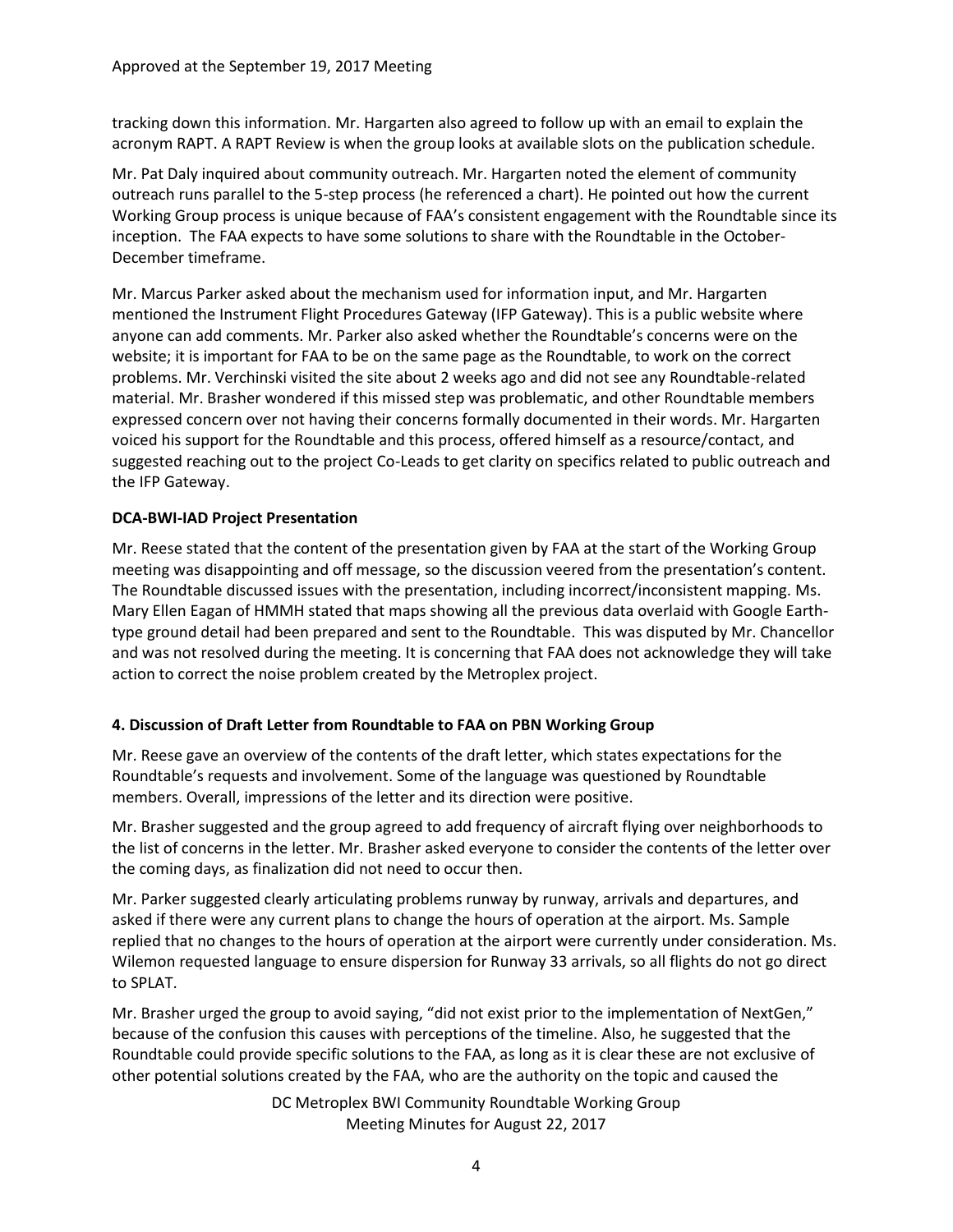problem to begin with. The group agreed that it was FAA's responsibility to develop specific solutions based on the concerns expressed by the RT.

Ms. Eagan projected the letter and captured edits during the discussion. An updated digital version will be made available after the meeting.

## **5. Public Comment**

To address FAA's denial about altitudes, Ms. Barbara Deckert of Elkridge suggested using extremely strong language regarding altitudes in the Roundtable's letter.

Ms. Melanie Wright noted the letter is too long. Mr. Brasher asked everyone to consider the various current and potential future audiences for this letter, as it is intended to share our story. It needs to reflect components of how we and our community members are suffering, and some of the things FAA has and has not done. Ms. Wright suggested summarizing the problems in the first paragraph, with more details later.

Mr. Jim Piffath of Columbia stressed the importance of getting information to the public and increasing awareness of the Roundtable and MAA's complaint system. Neighbors he spoke with were unaware of the MAA website for complaints.

Mr. Michael Bahr of Hanover remembers quarterly MAA newsletters used to be sent to homes. He just recently noticed low-flying planes about 7 weeks ago. On August 12<sup>th</sup>, he experienced planes flying overhead from 6 AM to 7 PM, every 2-3 minutes, in a narrow corridor of a few homes wide.

Mr. Benjamin Pease from the Quarterfield Crossing area noticed planes in the last month or so. He has been tracking wind conditions since, and does not see logic in the way departures are happening even on calm (east-flow) days.

Ms. Ellen Sample of MAA will follow up with the Tower Manager.

Mr. Jimmy Pleasant counted over 200 planes going over his house, turning north to go south to Florida. He does not believe NextGen is the only problem; this is the result of too many flights in the air in and out of these hub airports.

Mr. Bob Cosler requested follow up on the IFP Gateway. He suggested using the Roundtable's letter, in bullet form, to make sure concerns are included.

Attendee from Millersville thanked the Roundtable for their efforts and Ms. Sample for tolerating his complaints. He plans to sell his house, due to a diminished quality of life from the low-flying planes.

Mr. Mark Peterson of Meadowbridge Landing noted 76% of departures fly directly over his house, anywhere from 1-3 mins apart. FAA's website states they are "accountable for the American public." He does not believe this is the case, as the FAA Administrator has a 5-year appointment and is not accountable to the Maryland Governor, as evidenced by the long delay in responding to the Governor's letter. Mr. Peterson observed most planes to be Southwest, and suggests sending a message with our wallets and flying with other carriers.

Mr. Chris Hannin of Severna Park (Chartwell) thanked the Roundtable for their level of thoughtfulness. He has not opened a window since February, due to plane noise; the human health impacts are real.